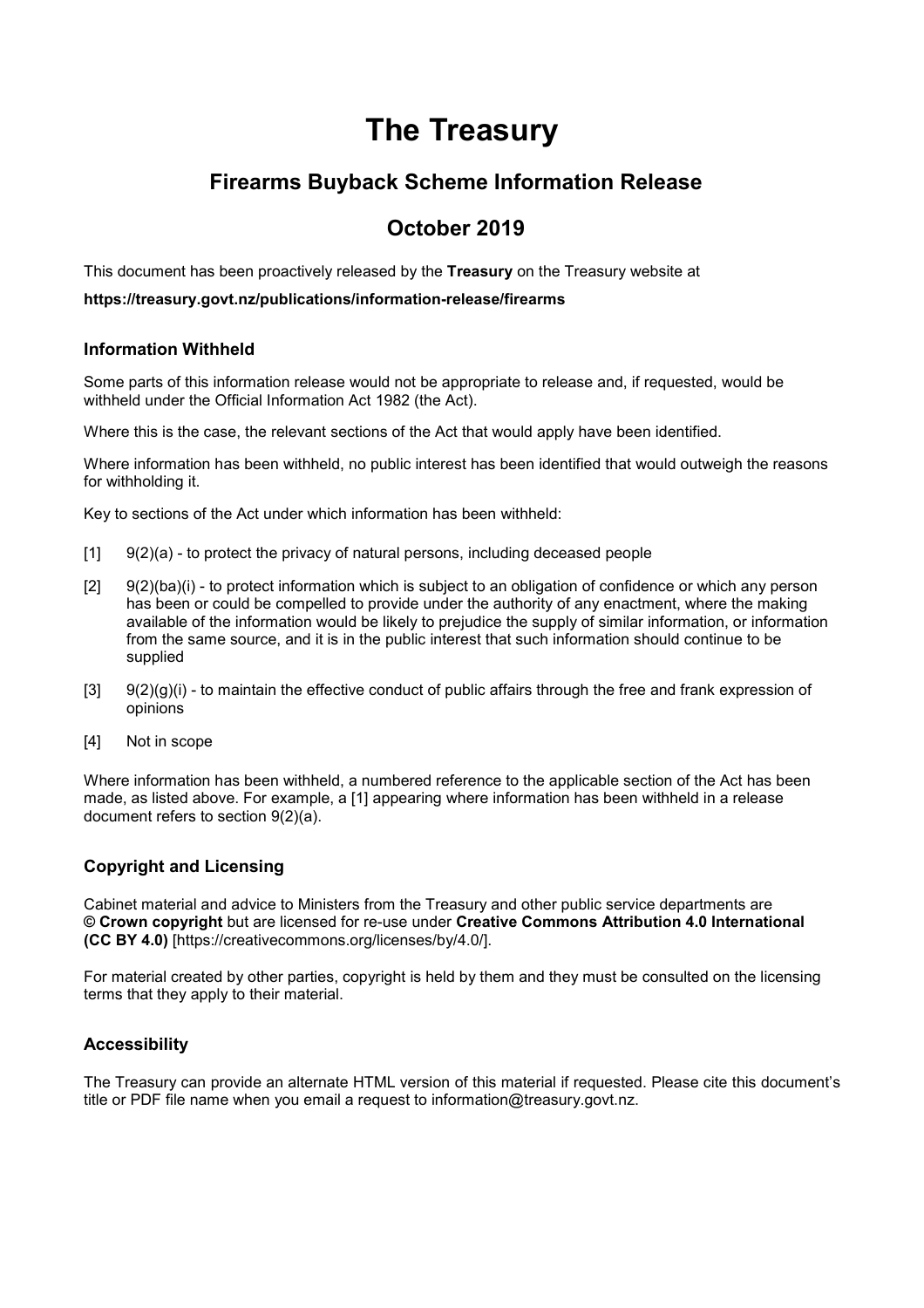

# **Treasury Report:** Funding options for a gun buy-back

| 20 March 2019<br>Date: |  | <b>Report No:</b>   | T2019/837    |
|------------------------|--|---------------------|--------------|
|                        |  | <b>File Number:</b> | CM-1-3-1-2-3 |

## **Action Sought**

|                                              | <b>Action Sought</b>                                                                                                                 | <b>Deadline</b> |
|----------------------------------------------|--------------------------------------------------------------------------------------------------------------------------------------|-----------------|
| Minister of Finance (Hon Grant<br>Robertson) | <b>Note</b> that our recommended option<br>for funding a gun buy-back scheme<br>is to increase the Budget 19<br>operating allowance. | N/A             |

# **Contact for Telephone Discussion** (if required)

| <b>Name</b> | <b>Position</b> | Telephone | <b>1st Contact</b> |
|-------------|-----------------|-----------|--------------------|
| [1]         |                 |           |                    |
|             |                 |           |                    |

## **Actions for the Minister's Office Staff** (if required)

| <b>Return</b> the signed report to Treasury. |
|----------------------------------------------|
|                                              |

| Note any<br>feedback on<br>the quality of<br>the report |  |  |  |  |
|---------------------------------------------------------|--|--|--|--|
|---------------------------------------------------------|--|--|--|--|

**Enclosure**: Yes (attached)

Treasury:4087744v1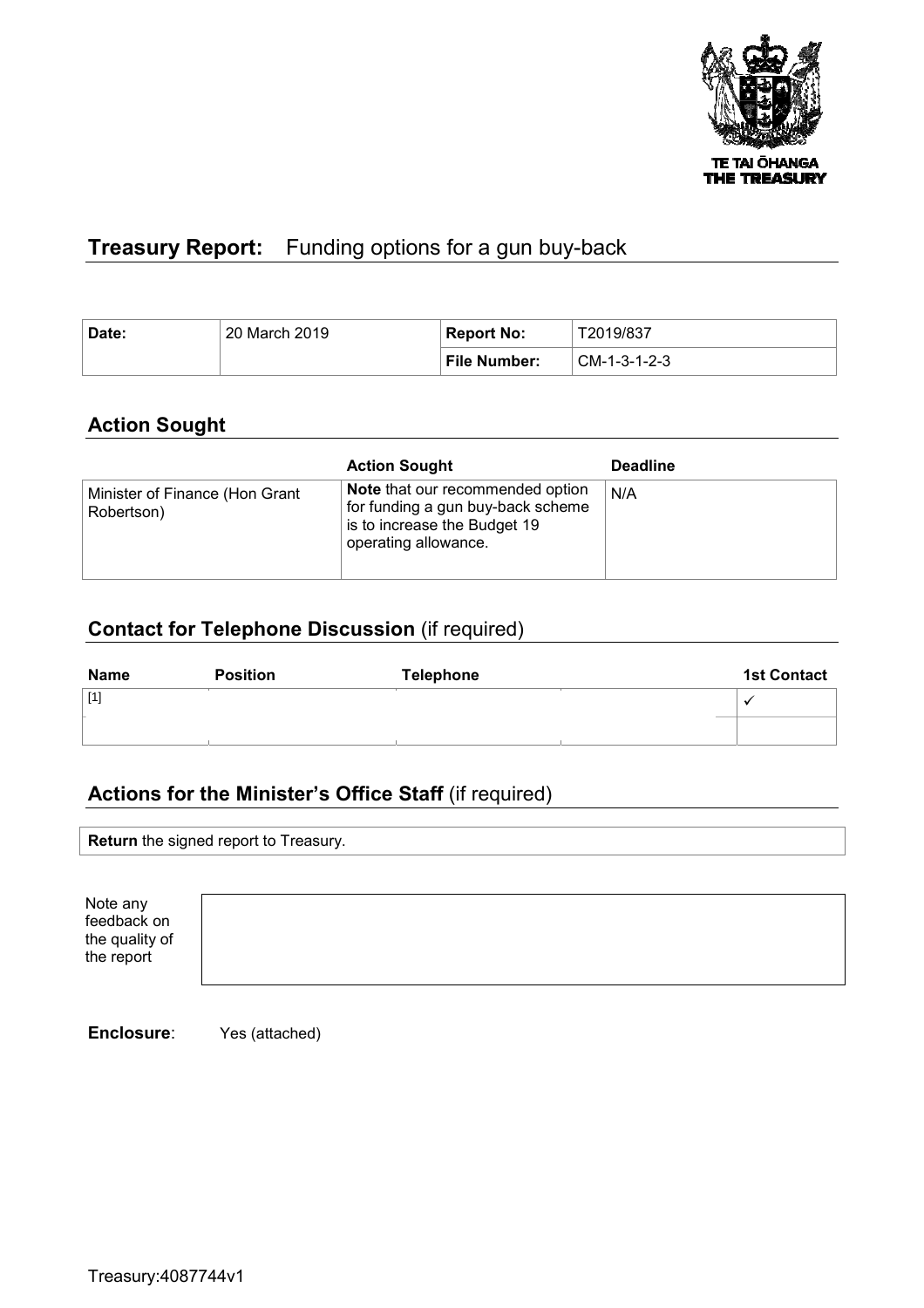### Executive Summary

On 20 March you will be receiving a copy of advice from MBIE on the ability of ACC to fund and carry out a gun buy-back. We agree with this advice, and share the concerns raised about the risks regarding the use of ACC funding.

We have attached an A3 which provides high level advice on different options for funding a buy-back program. The options do not assume ACC will be implementing the gun buy-back, and simply describe possible sources of funding.

Our recommended option is to increase the operating allowance in Budget 2019 to fund the costs of any buy-back scheme. This option maintains transparency, follows fiscal management principles, and is the default option for funding new initiatives. Treasury's fiscal strategy advice that you have received today (refer to TR2019/628) recommends increasing the allowance relative to what was announced in the Budget Policy Statement. The estimated costs of this scheme (\$100 - \$200 million) will not be a significant further increase.

Given the relatively small cost, and the disadvantages of the other options identified, we also do not recommend a combination of the options presented.

### Recommended Action

We recommend that you:

a **note** the advice from MBIE on options for ACC to fund and implement a gun buy-back, and the risks associated with these options

 *Noted.* 

b **note** the funding options and high level pros and cons presented in the attached A3, and

 *Noted.* 

c **note** that our recommended option for funding a gun buy-back scheme is to increase the Budget 19 operating allowance.

 *Noted.* 

[1]

Hon Grant Robertson **Minister of Finance**